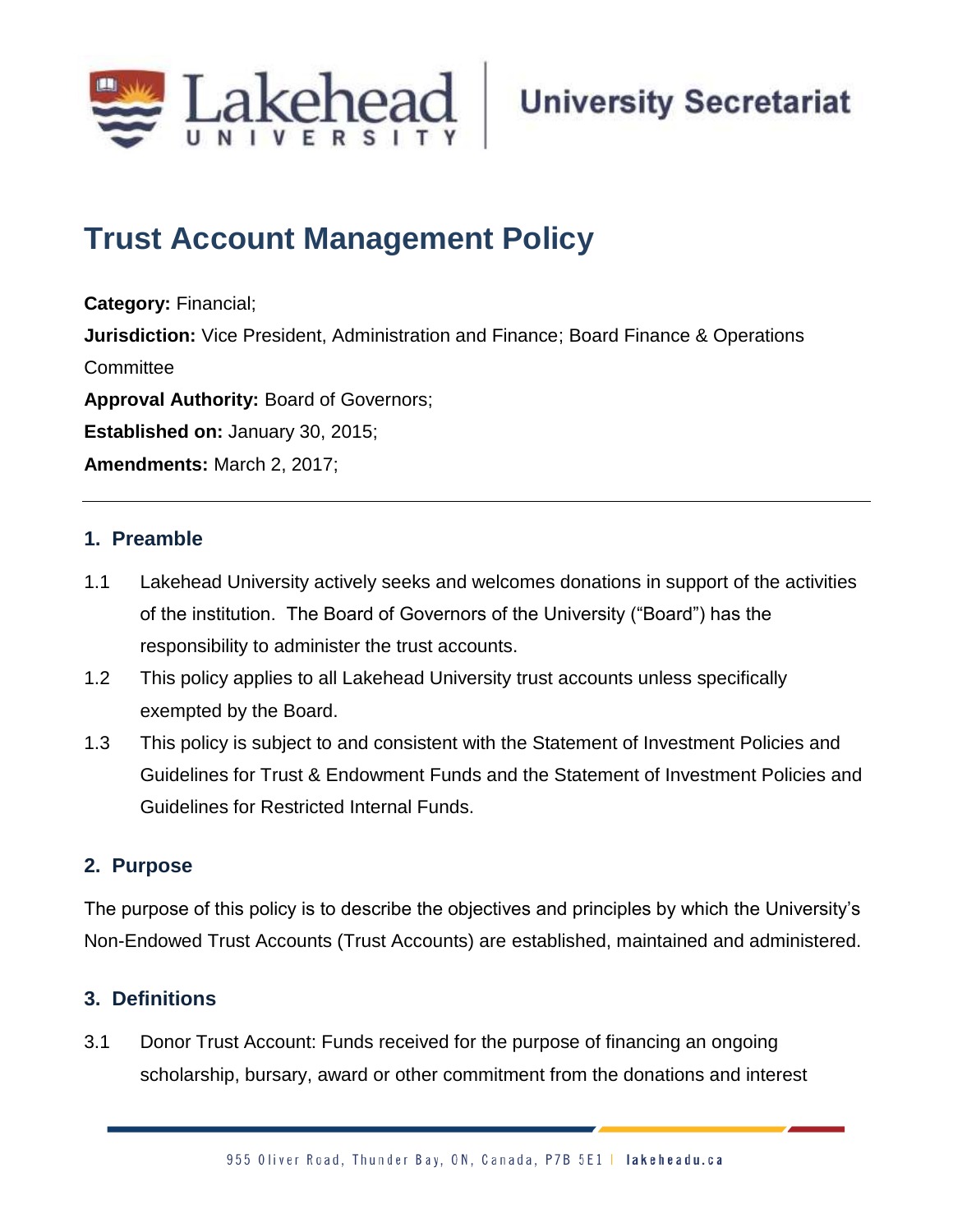income. E.g. A donation designated to provide a scholarship award until the donation and interest income are fully depleted.

- 3.2 Donor Annual Trust Accounts: Funds received annually for the purpose of financing an annual scholarship, bursary, award or other commitment. E.g. A donation designated to provide an award received and disbursed within the year. Due to the short term nature, no income is allocated to these funds.
- 3.3 Other Trust Accounts: Funds received from general revenue, capital or other sources for the purpose of meeting certain commitments not to be considered as endowments E.g. department lecture series.
- 3.4 Interest Income: Funds deposited in the trust bank account will earn income calculated using the monthly bank interest rate.
- 3.5 Net Investment Return: The total gains and losses of the Non Endowed Trust Pool after deducting the investment, fund management and administrative fees. The total gains and losses will include interest income, dividend income, realized and unrealized investment income and losses.

# **4. General Principle**

This policy applies to all Lakehead University Trust Accounts unless specifically exempted by the Board of Governors.

# **5. Policy Objectives**

- 5.1 The University is committed to using the Trust Accounts to advance the specified educational purposes of the University such as student aid, research support and library acquisitions.
- 5.2 The assets of each individual Donor Trust Accounts and Other Trust Accounts are combined into a pool "Non Endowed Trust Pool" for the purpose of investments unless otherwise specified.
- 5.3 Donor Trust Accounts and Other Trust Accounts held for less than 5 years will be held in the trust bank account where they will earn interest income.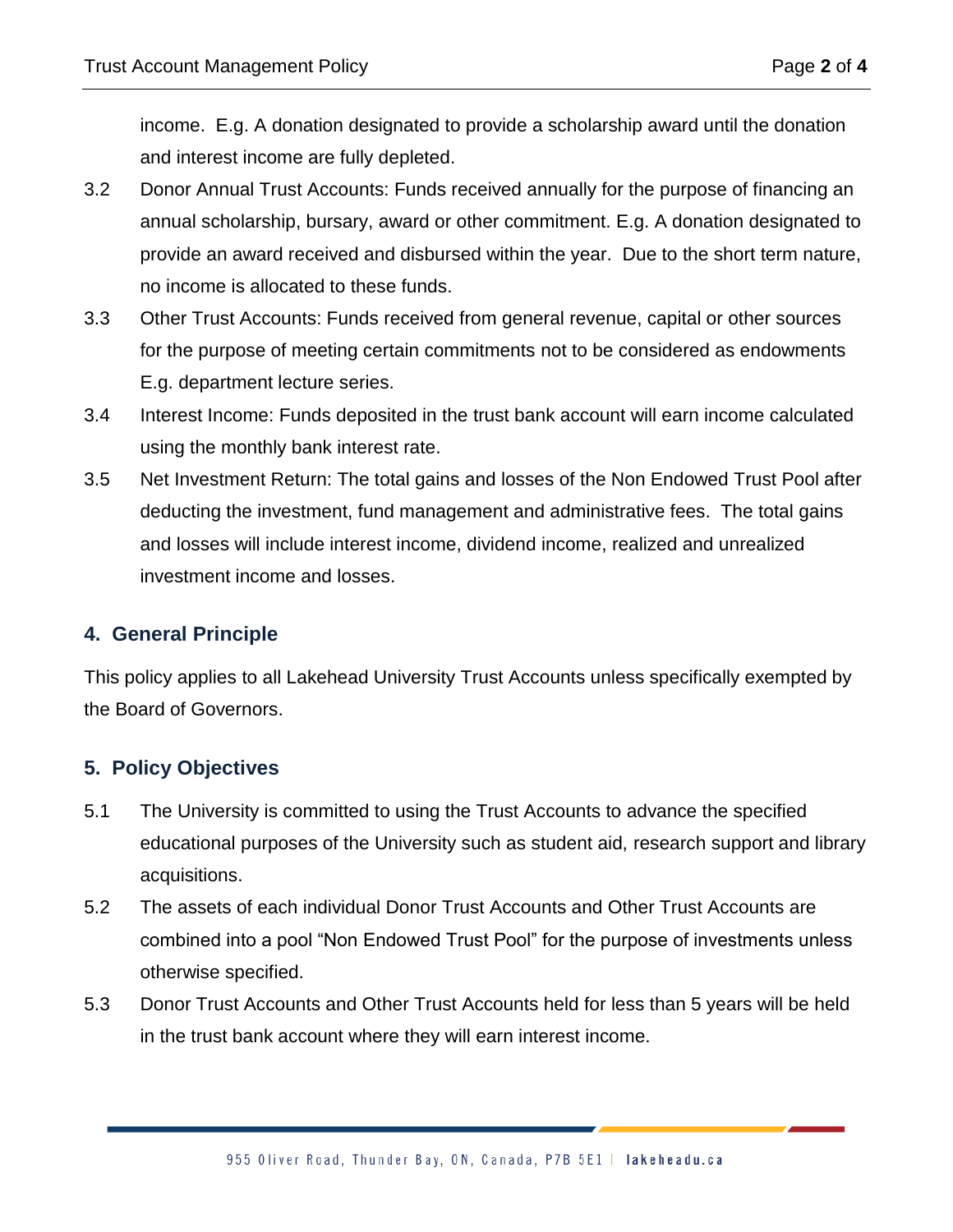- 5.4 Donor Trust Accounts and Other Trust Accounts held for greater than 5 years will be invested in medium and longer-term investment strategies and will earn net investment income.
- 5.5 Income will be allocated to the Donor Trust and Other Trust Accounts based on the actual interest income and net investment income earned.
- 5.6 Costs related to the investment, fund management and administration should be covered by the interest and investment income.

#### **6. Allocation of Income**

At the end of each fiscal year, the actual interest earned and net investment return is determined and an amount is deposited in each Donor Trust and Other Trust account.

#### **7. Disbursement of Trust Funds**

The funds will be disbursed based on the established intentions of the trust account. In the final year, the disbursement will be adjusted to fully utilize the balance and collapse the trust account.

#### **8. Policy Review**

The Vice-President (Administration & Finance) will review this policy within two years to determine whether amendments are necessary.

#### **9. Policy Interpretation**

The Associate Vice-President, Financial Services is responsible for clarifying all aspects of this policy as required.

#### **10. Other Related Policies**

This Policy should be read and interpreted in conjunction with the Statement of Investment Policies and Guidelines for Trust and Endowment Funds and the Statement of Investment Policies and guidelines for Restricted Internal Funds.